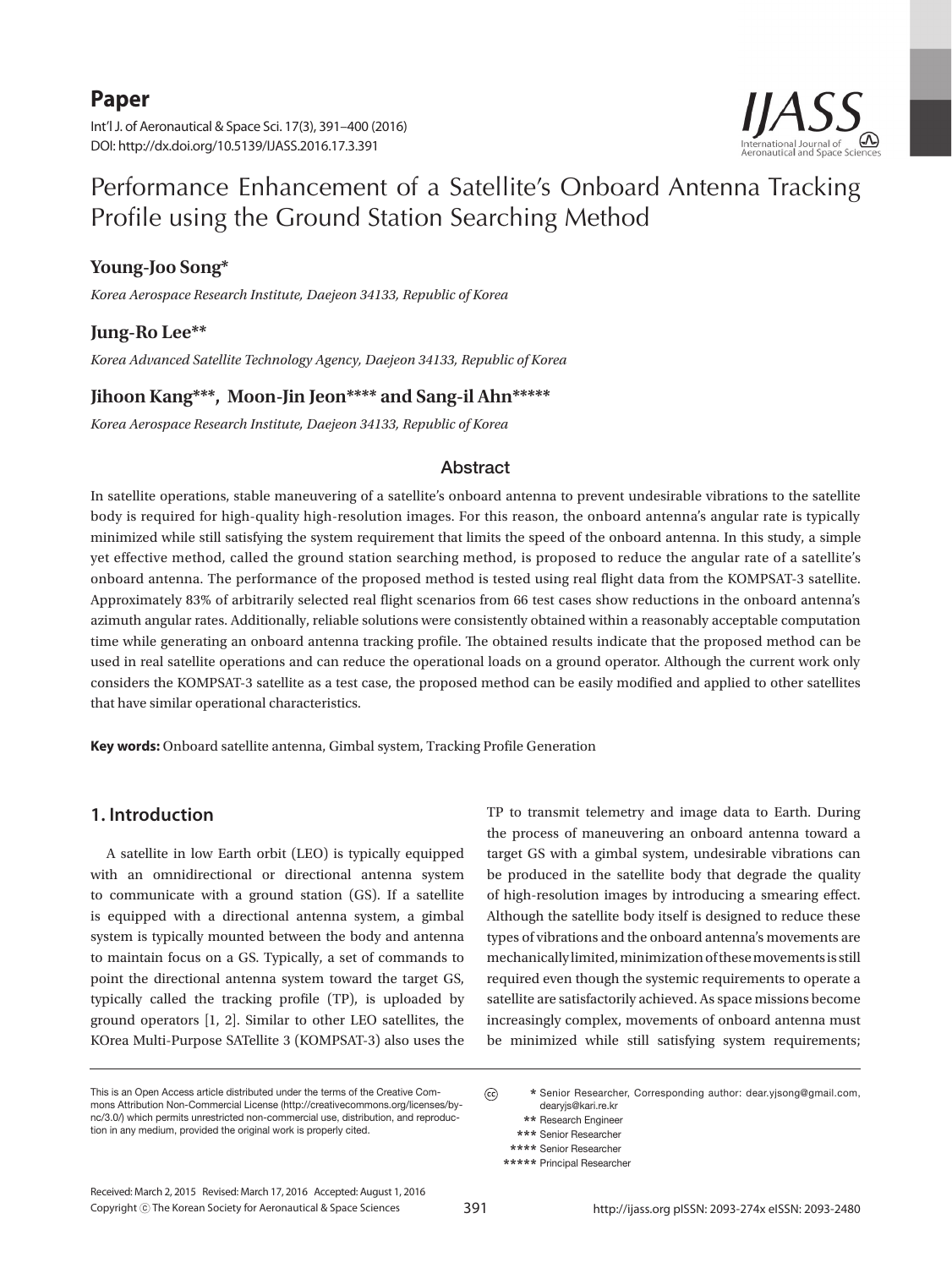furthermore, they must be reliable, sufficiently flexible to adapt to many mission-dependent changes, and cost effective for mission schedulers [3, 4]. In addition, the process of generating commands should effectively reduce the load on ground operators, which is directly related to the automation of highly complex satellite ground systems [5-7], a major interest to associated communities worldwide.

Unlike other studies on mission scheduling problems (e.g., satellite imaging or observation scheduling), the TP for a satellite's onboard antenna has rarely been studied. As described in Refs. [8, 9], a single target GS is used to generate a TP, and the performance enhancement of a TP was continuously investigated to minimize the onboard antenna's speed during pointing GS while satisfying all operational constraints.

To reduce this angular rate, the concept of a virtual GS was proposed [10]. This concept can be applied to real operations by considering the allowable maximum satellite antenna rotation angle that can communicate with the central target GS without signal loss; this angle can then be regarded as the off-pointing margin angle. An extended version of the virtual GS concept is also addressed in [11], in which continuous pointing at moving virtual GSs located on the ground occurs during maneuvering of the onboard antenna. However, performance using this method was only marginally enhanced because maneuvering the onboard antenna to follow pre-defined, half-circle-shaped virtual GSs cannot be widely applied to mission scenarios that have different orbits and attitudes. Various optimization approaches have also been studied, including validation methods to minimize the movement of the onboard antenna [4, 12 – 15]. However, obtaining such an optimum solution with varying parameters in different operational constraints is time consuming and produces high computational loads. One of the important factors that must be considered in TP performance enhancement is that the solution should always be reliably obtained even with different task-dependent constraints. Although various fascinating optimization methods have been proposed and developed, in the real operation of KOMPSAT-3, a TP is generated using the method proposed in Ref. [10], which uses the location of three target GSs to secure the stable operation of the KOMPSAT-3. In Ref. [10], one of the target ground stations is the central KARI Mission Operation Center (KMOC); the other two stations are fixed virtual ground stations located at the east northeast and west southwest sides of the central KMOC; these locations were selected by trial and error during KOMPSAT-3 operation to improve the performance of the satellite's TPs. Although the method described in Ref. [10] reduced the speed of the onboard antenna's movement and addressed all KOMPSAT-3 operational requirements, this method has not been broadly adapted to include various operational tasks because its solutions are limited to target only three GSs.

In this study, a simple yet effective method, called the ground station searching method, is proposed to improve the performance of TP generation. The proposed method aims to minimize the speed of an onboard antenna's movement and to obtain reliable solutions within a reasonable time suitable for actual satellite operations. The performance of the proposed method is tested using real KOMPSAT-3 satellite flight data. Using the proposed method, the currently operational KOMPSAT-3 TP showed performance improvements, and the derived solutions were calculated within an acceptable computation time, which was confirmed by KOMPSAT-3 mission schedulers for numerous test cases. Although the solutions obtained with the proposed method may not be optimal solutions to the problem of interest, they are applicable to wide ranges of real operation scenarios. It is expected that the proposed method can also be applied to TP generation for KARI's next Earth-imaging satellite, KOMPSAT-3A, which is planned to be launched in early 2015. The proposed method can also be easily modified and applied to other LEO satellites that have similar operational restraints. The remainder of this paper is organized as follows. In Section 2, the TP generation process is briefly discussed for the KOMPSAT-3 mission. Detailed algorithms to implement the proposed method are provided in Section 3 with the derivation of antenna gimbal angles and its associated rates, including approaches used to compute virtual GS locations. The virtual GS selection process is also addressed in Section 3. Simulation results are provided with detailed discussions in Section 4, and finally, conclusions are given in Section 5.

### **2. Brief Review of the Tracking Profile Generation Process**

To orient KOMPSAT-3's onboard X-band antenna to GS, a scheduled maneuvering sequence of the X-band antenna is pre-generated and stored in a tracking parameter file (TPF), which is then uploaded to KOMPSAT-3 through the S-band before the task. The TPF is pre-generated by ground operators by running TPF generation software, which is implemented in the image collection planning subsystem (ICPS). During the process of generating a TPF, numerous operational constraints and boundaries on the X-band antenna's gimbal angles and its associated rates, which are limited by the mechanical design of the antenna pointing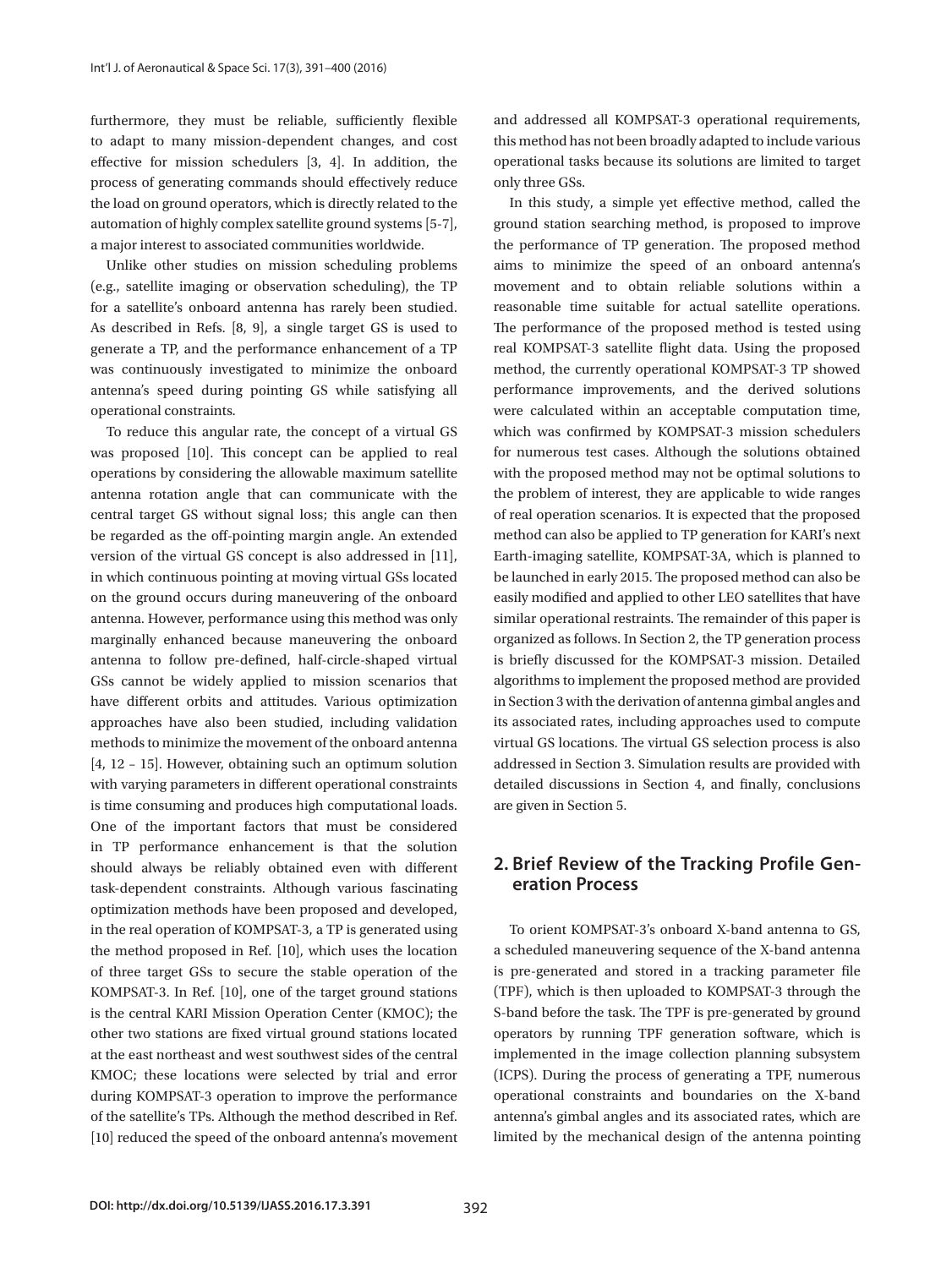mechanism (APM) and the assembled structure attaching it to the satellite body, should be considered. The speed of the onboard antenna's movement should also be minimized throughout the task to prevent undesirable vibrations to the satellite body. These two conditions are required when pre-generating a TPF. It is often difficult to generate a TPF because it must accommodate different satellite orbits, attitudes, positions of the GS, task durations, and numbers **5**. and types of sub-tasks (e.g., imaging types, which can be either multi-point or strip; and non-imaging and downlink types, which may be real-time or playback). Thus, the successful generation of a TPF that satisfies all restrictions is necessary to proceed to further mission scheduling. For example, if pre-generation of a TPF is not satisfactorily the ECE  $\hat{\mathbf{p}}_{\text{nonlinear}}^{\text{nonlinear}}$  and  $\hat{\mathbf{p}}_{\text{nonlinear}}^{\text{nonlinear}}$  and  $\hat{\mathbf{p}}_{\text{S}^{app}}^{\text{nonlinear}}$  and  $\hat{\mathbf{p}}_{\text{S}^{app}}^{\text{nonlinear}}$  and  $\hat{\mathbf{p}}_{\text{S}^{app}}^{\text{nonlinear}}$ constructed, ground operators must re-allocate every the calculate of the imaging and downlink schedule using trial and error to meet  $\hat{\mathbf{p}}_{\text{Sau2GS}}^{\text{BODY}}$ , can be every user's request regarding their priority after considering long-term schedules; this task is typically time consuming. **3. Problem Definitions**   $\frac{1}{2}$  cvci y as  $\frac{1}{2}$ 

Several sequential steps are used to generate an antenna TPF for the KOMPSAT-3 satellite as follows. When the In Eq. (1), the satellite position satellite attitude and position with respect to the Earth the EC<br>Centered Earth Fixed (ECEF) frame with numerous mission **Centered Earth Fixed (ECEF) frame with numerous mission** information. The antenna given and the antenna given by the antenna given and the antenna given by the antenna given by the antenna given by the antenna given by th parameters used to a given formulate mission sequence are available, the preliminary tracking profile can be generated. When computing the preliminary tracking profile, the best target ground station is selected among three different target GSs that minimize the maximum azimuth angular rate throughout the time-varying profiles. Only the azimuth angular rate of the onboard antenna is considered as a major respecti constraint because the elevation angular rate generally does constraint because the elevation angular rate generally does matrix to matrix that exhibit dramatic rate changes according to the geometry between the satellite attitude and target station. Based on the preliminary tracking profile, a corrected tracking profile is generated to correct for misalignment errors due to the APM mounting, backlash, RF beam bore-sight, and misalignments with respect to the satellite bus itself. Then, **position of the preliminary Profile Generation** a modified tracking profile is generated by considering the Min. angular rate profile selectic antenna's mechanical and operational limits. During this process, a smoothing algorithm is applied to the specific **interaction of the target GSS**  $\frac{b^{\text{bore}}}{\text{mis}(\text{left})}$ segment of a sub-task if the associated profile violates **discretized or the Corrected Profile Generation** mechanical limitations. If smoothing is applied to the derived<br>
BUS corrected profile generation profile, a loss of communication is again checked using the antenna's effective beam width margin. After the modified tracking profile is successfully generated, coefficients of a 5<sup>th</sup>-<br>
Modified Profile Generation order polynomial are extracted for upload to the satellite  $[8]$ . However, before uploading, a TPF is again generated using **the communication loss check** the extracted coefficients of the  $5<sup>th</sup>$ -order polynomial, and communication availability is double checked, as shown in  $\sqrt{\frac{TPF\cdot\text{Product}}{TPF\cdot\text{Product}}}$ Ref. [10]. From these TP generation sequences, the critical phase that directly affects the overall TP performance is Using the unit vector 2 ˆ *BODY* **p***Sat GS* , the profile of the antenna gimbal angles, ( )*t* and ( )*t* , which

shown to be the preliminary tracking profile generation phase. Therefore, the current proposed method is primarily applied and implemented to the stages of generating the preliminary tracking profile. In Fig. 1, the overall flow of the TPF generation process is depicted.

### **3. Problem Definitions** *GS*  $\overline{\phantom{a}}$  , in the ECEF frame are given, and are given, and are given, and are given, and are given, and are given, and are given, and are given, and are given, and are given, and are given, and are given, and are

#### non-imaging and downlink 3.1 Derivation of the antenna gimbal angles and their associated rates *GS* **r** , in the ECEF frame are given, a ch be discovered and ch can as follows a factor and contained as follows  $\frac{1}{2}$

When the satellite position,  $\mathbf{r}_{\mathit{Sat}}^{\mathit{ECEF}}$ , and GS position,  $\mathbf{r}_{\mathit{GS}}^{\mathit{ECEF}}$ , in the satellite to the GS expressed in the satellite body frame,<br> $\hat{\mathbf{a}}^{BODY}$  can be obtained as follows [16]. the ECEF frame are given, a normalized position vector from must re-allocate every the satellite to the GS expressed in the satellite body frame<br>ising trial and error to meet  $\hat{\mathbf{p}}_{\text{Sat2GS}}^{\text{BODY}}$ , can be obtained as follows [16]:  $\mathcal{L}$  (1) and  $\mathcal{L}$  (1) and  $\mathcal{L}$  (1) and  $\mathcal{L}$  (1) and  $\mathcal{L}$ *GS Sat*  $\overline{1}$  $\frac{64200}{200}$ 

sidering  
ming. 
$$
\hat{\mathbf{p}}_{\text{Sat2GS}}^{BODY} = \left[ \mathbf{Q}_{BODY}^{LVAL} \right] \left[ \mathbf{Q}_{LVAL}^{ECI} \right] \left[ \mathbf{Q}_{ECI}^{ECEF} \right] \frac{\mathbf{r}_{GS}^{ECEF} - \mathbf{r}_{\text{Sat}}^{ECEF}}{\left| \mathbf{r}_{GS}^{ECEF} - \mathbf{r}_{\text{Sat}}^{ECEF} \right|}
$$
(1)

then the In Eq. (1), the satellite position vector expressed in  $\mathbb{R}^n$  Earth is a norm of  $ECEF$  in the set of the set of the set of the set of the set of the set of the set of the set of the set of the set of the set  $\frac{1}{2}$  the ECEF frame,  $\mathbf{r}_{\text{Sat}}^{\text{ECEF}}$ , is provided by satellite navigation the state of the target GS. The lattitude,  $\phi_{GS}$  and geodetic height,  $h_{GS}$  of the target GS. The matrices that convert a vector from the ECEF frame to the  $\frac{1}{2}$  frame to the Local Vertical/Local Horizontal (LVLH) frame, matrix that transforms a vector from the LVLH frame to ig the preliminary tracking profile, the best<br>tation is selected among three different matrices that convert a vector from the ECEE frame to the maximum azimuth angular Earth-Centered-Inertial (ECI) frame and from the ECI ame with numerous mission information. The GS position vector expressed in the ECEF is profiles. Only the azimuth frame to the Local Vertical/Local Horizontal (LVLH) frame,<br>enna is considered as a major respectively. Another transformation matrix,  $Q_{\text{BODY}}^{LYLH}$ , is the equence are frame,  $\mathbf{r}_{GS}^{ECEF}$ , can be derived from the longitude,  $\lambda_{GS}$ , geodetic



Fig. 1. Overall flow of the TPF generation process.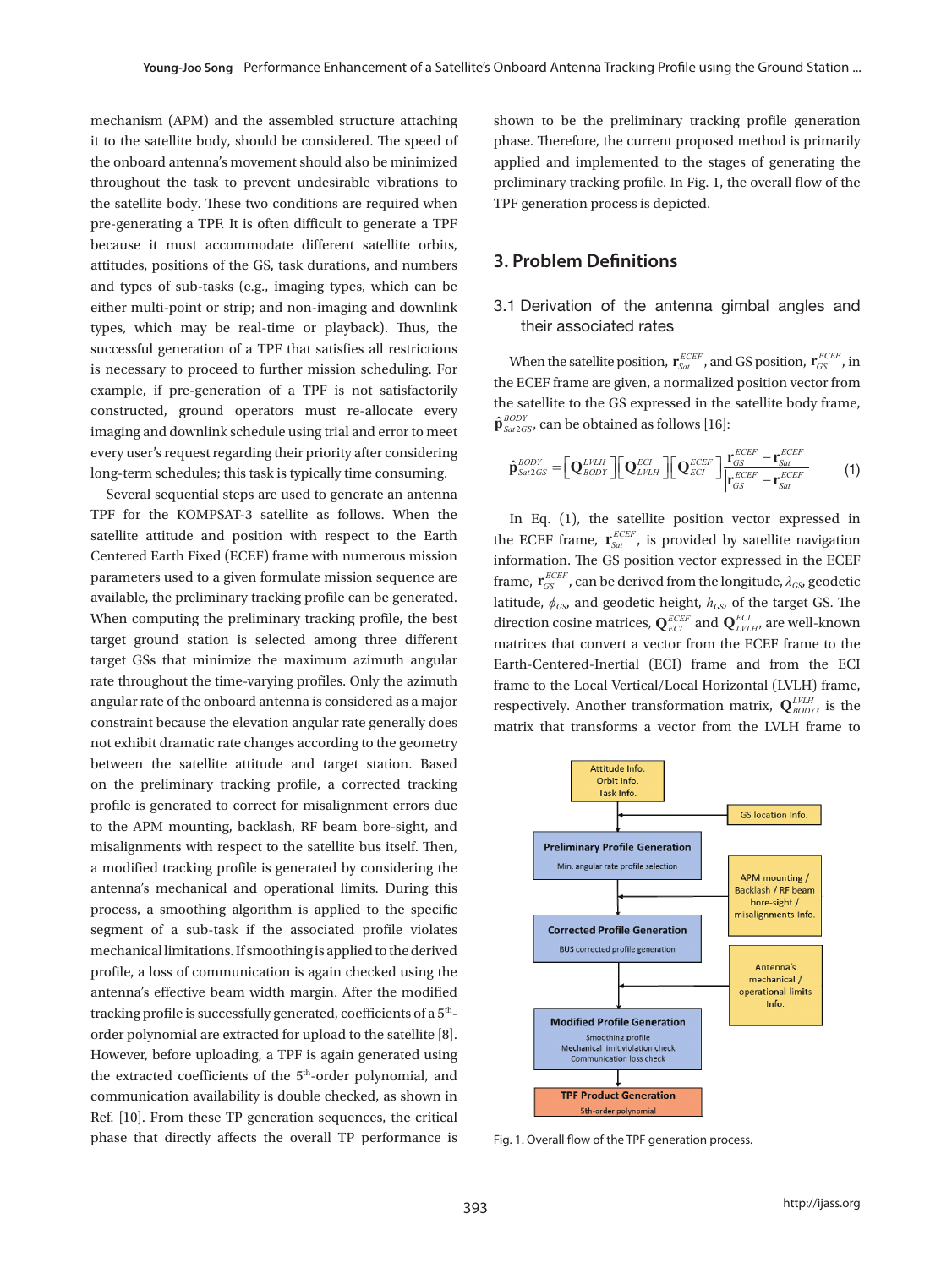the satellite body frame, expressed in roll-pitch-yaw Euler angles, which can be obtained from satellite attitude profile.

Using the unit vector  $\hat{\mathbf{p}}_{\text{Sat2GS}}^{BODY}$ , the profile of the antenna GS ( $\lambda_{GS}$ ,  $\phi_{GS}$ ,  $h_{GS}$ ), can be obtained from Eq. (2). Because the  $\dot{A}$   $\dot{A}$   $\dot{C}$ attitude in the LVLH frame from the satellite navigation although these conditions a information are given, the corresponding profiles of the should still be minimized thro over time. The geometry of the antenna gimbal angles is satellite body that may degree in Fig. 2. **Shown in Fig. 2. Satellite** body that may degree in Fig. 2. **Shown in Fig. 2. <b>Shown** in Fig. 2. **Shown** in Fig. 2. **Show** gimbal angles,  $\alpha(t)$  and  $\beta(t)$ , which are aimed at the target continuously discretized orbit in the ECEF frame and the antenna gimbal angles will also be continuously discretized *BODY* shown in Fig. 2.  $\sim$   $\sim$   $\sim$   $\sim$  $\overline{\mathbf{S}}$  $\mathcal{L}_{\text{max}}$  $\frac{1}{2}$  **b**  $\frac{1}{2}$  **c**  $\frac{1}{2}$  *e*  $\frac{1}{2}$  *t*  $\frac{1}{2}$  *e*  $\frac{1}{2}$  *f*  $\frac{1}{2}$  *f*  $\frac{1}{2}$  *f*  $\frac{1}{2}$  *f*  $\frac{1}{2}$  *f*  $\frac{1}{2}$  *f*  $\frac{1}{2}$  *f*  $\frac{1}{2}$  *f*  $\frac{1}{2}$  *f* a a shekara <u>en al de la p</u>

$$
\alpha(t) = \tan^{-1} \left( \frac{\left( \hat{\mathbf{p}}_{\text{S}a2GS}^{\text{BODY}} \right)_{j_{\text{Body}}}}{\left( \hat{\mathbf{p}}_{\text{S}a2GS}^{\text{BODY}} \right)_{j_{\text{Body}}}} \right)
$$
 statelike X-band antenna  
(2a) state, the location of an  
the antenna's effective  
minimize the undersira

$$
\beta(t) = \sin^{-1}\left(\left(\hat{\mathbf{p}}_{\text{Sat2GS}}^{\text{BODY}}\right)_{k_{\text{Body}}}\right) \tag{2b}
$$
 shown in Ref. [10].

derivatives of the azimuth,  $\dot{\alpha}(t)$ , and elevation,  $\dot{\beta}(t)$ , of the dongitude, latitude and derivatives of the azimuth,  $\dot{\alpha}(t)$ , and elevation,  $\dot{\beta}(t)$ , of the antenna gimbal angle profile can be derived as follows [15]:<br>shaped distribution of the virtu In Eq. (2),  $\alpha(t)$  is the azimuth and  $\beta(t)$  is the elevation time-<br>tions varying profile of the onboard X-band antenna. The time

$$
\dot{\alpha}(t) = [\alpha_1, \alpha_2, \dots, \alpha_{n-1}] = \left[ \frac{\alpha_2 - \alpha_1}{\Delta t}, \frac{\alpha_3 - \alpha_2}{\Delta t}, \dots, \frac{\alpha_n - \alpha_{n-1}}{\Delta t} \right]
$$
 (3a)

$$
\dot{\beta}(t) = [\beta_1, \beta_2, \dots, \beta_{n-1}] = \left[ \frac{\beta_2 - \beta_1}{\Delta t}, \frac{\beta_3 - \beta_2}{\Delta t}, \dots, \frac{\beta_n - \beta_{n-1}}{\Delta t} \right] \text{ (3b)} \quad \text{vi.}
$$

 $\overline{n}$  is the total discretized number used to establish  $\frac{1}{2}$  task, and  $\Delta t$  is the sampling interval used to generate a given focuses on the generation of vi task, and  $\Delta t$  is the sampling interval used to generate a given focuses on the generatio tracking scenario. A  $\Delta t$  of 1 s is used for all simulations. transmitted signals from boundaries, as shown in Eq. (4), where the subscripts  $min$  where  $k=1, m, l=1, m$  and  $h_v=0$ , can where  $n$  is the total discretized number used to establish a of<br>given X-band antenna TP, which may differ for every mission he mechanically limited and should be operated within their The location of the g On-board X-band antenna gimbal angle rates are often

and *max* indicate pre-defined constraints on the minimum and maximum associated gimbal angle rates, respectively. gimbal angle rates, respectively.

$$
\dot{\alpha}_{\min} \le \dot{\alpha}(t) \le \dot{\alpha}_{\max} \tag{4a}
$$

$$
\dot{\beta}_{\min} \le \dot{\beta}(t) \le \dot{\beta}_{\max} \tag{4b}
$$

 $\alpha(t) = \tan^{-1} \left( \frac{\beta_{\text{B}\alpha D}}{\left( \hat{\mathbf{p}}_{\text{S}n2GS}^{\text{B}\text{O}Y} \right)} \right)$  (2a) Tates, the location of an arbitrarily selected virtual GS within (2a) rates, the location of an arbitrarily selected virtual GS within de la construcción de la construcción de la construcción de la construcción de la construcción de la construcción<br>En la construcción de la construcción de la construcción de la construcción de la construcción de la constru of the antenna gimbal angles is a satellite body that may degrade the quality of high-resolution satellite X-band antenna. However, to reduce gimbal angle Although these conditions are all satisfied, their variations to prevent undesirable vibrations being transmitted to the should still be minimized throughout the tracking operation images. Only one real target GS will receive a signal from the minimize the undesirable vibrations of the satellite body, as shown in Ref. [10].

### 3.2 Derivation of the virtual ground station distributions

 $\sum_{i}$  shaped distribution of the virtual GS location ( $\lambda_i$ ,  $\phi_j$ ,  $h_i$ ) with to always be zero in this study<br>where *n* is the total discretized number used to establish a of the GS is not always zero;  $\alpha(t) = [\alpha_1, \alpha_2, ..., \alpha_{n-1}] = \left[\frac{\alpha_2 - \alpha_1}{\Delta t}, \frac{\alpha_3 - \alpha_2}{\Delta t}, ..., \frac{\alpha_n - \alpha_{n-1}}{\Delta t}\right]$  (3a) respect to  $(\lambda_0, \phi_0, h_0)$  can be obtained, where *i*=1, 2, ..., *m*, *j*=1,  $\alpha_1$ ,  $\alpha_2$ ,  $\alpha_3$ ,  $\alpha_4$ ,  $\alpha_5$  and *m* is a user- $\hat{\beta}(t) = [\beta_1, \beta_2, ..., \beta_{n-1}] = \left| \frac{\beta_2 - \beta_1}{\Delta t}, \frac{\beta_3 - \beta_2}{\Delta t}, ..., \frac{\beta_n - \beta_{n-1}}{\Delta t} \right|$  (3b) virtual GSs.  $h_\nu$  is the height of the virtual GS, which is assumed If the longitude, latitude and height of the center point, which is the real GS ( $\lambda_0$ ,  $\phi_0$ ,  $h_0$ ), are given, then a square-2, ..., *m* and *m* is a user-defined division number to create equally spaced grids on both longitude and latitude for the to always be zero in this study. In real situations, the height of the GS is not always zero; however, unlike the actual GS height,  $h_0$ , this assumption is valid for the current study as it focuses on the generation of virtual GS distributions in which transmitted signals from the satellite are received depending on the antenna's effective beam width margin.

> The location of the given four edges of square  $(\lambda_k, \phi_l, h_v)$ , where  $k=1$ ,  $m$ .  $l=1$ .  $m$  and  $h_v=0$ , can be approximated by Eq. (5):



Fig. 2. Geometry of an antenna gimbal angle with respect to the satellite body and ECI frame (not to scale).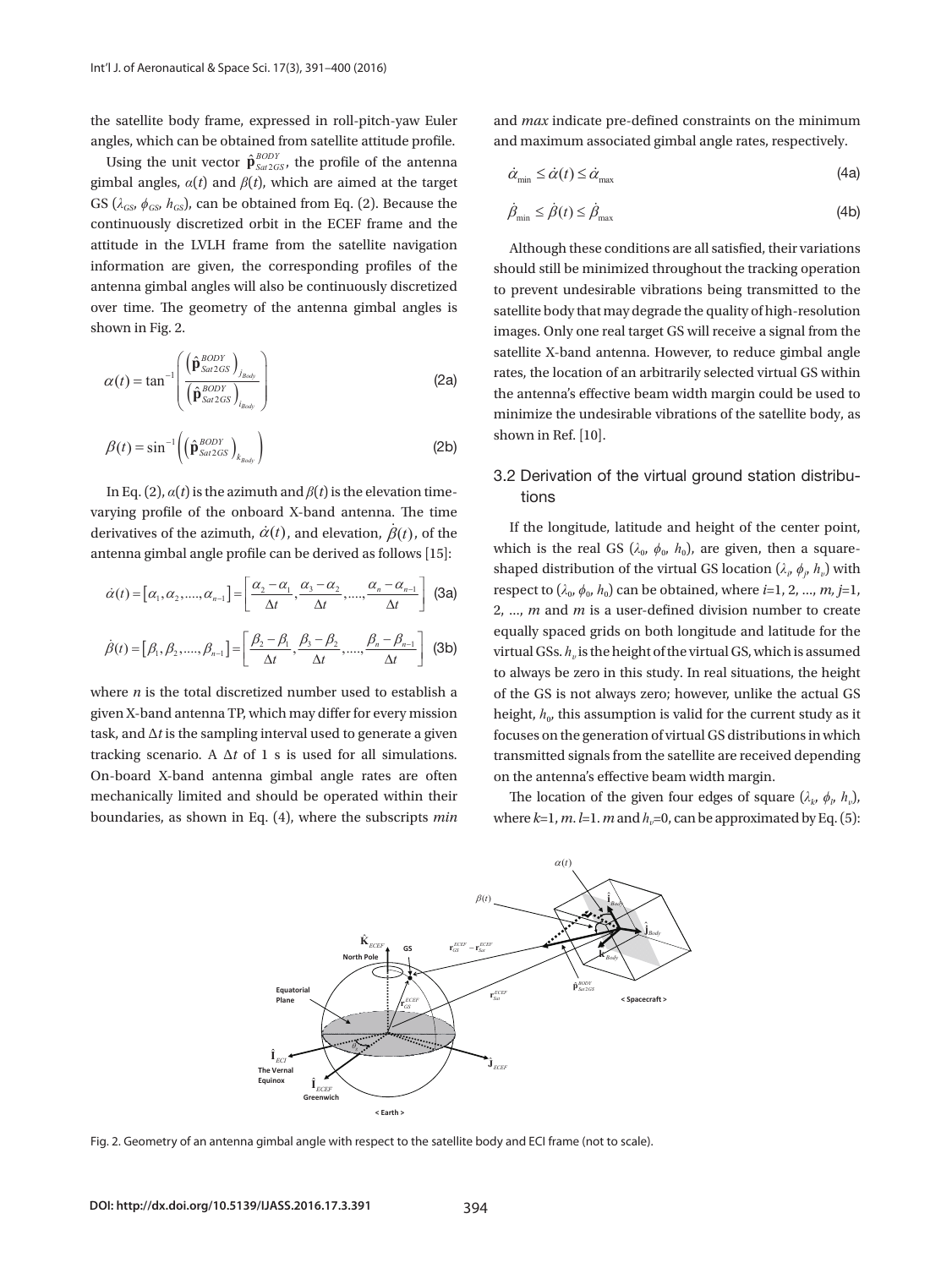$$
\lambda_k = \lambda_0 + d_{\text{ang}} \sin(\theta) \tag{5a} \qquad \qquad d_{ij} \le d_{\text{max}} - d_{\text{max}}
$$

$$
\phi_{\ell} = \phi_0 + d_{ang} \cos(\theta) \tag{5b}
$$

then  $\theta$ =135° is used. Additionally,  $d_{ang}$  is the angular distance when Eq. (9) is satisfied, a to can be approximated by where  $\theta$  is the defined phase angle to locate the four edges. If  $k=1$  and  $l=1$ , then  $\theta=315^\circ$ ; if both  $k$  and  $l$  are equal to  $m$ , between ( $\lambda_0$ ,  $\phi_0$ ,  $h_0$ ) and each edge's location ( $\lambda_k$ ,  $\phi_p$ ,  $h_v$ ), which be selected and augmented in

$$
d_{\text{ang}} = \frac{d_{\text{hyp}}}{r_{\oplus}}
$$
 (6) the well-known met  
(6) directly adapted.

 $d_{hyp} = \sqrt{d_{max}^2 + d_{max}^2}$ .  $d_{max}$  is a user-defined distance, where Among the total of mc candid allowable distance to off-point the onboard antenna. $h_{sat}$  is be selected so that the maximum allowable distance to off-point the onboard antenna. off-point angle of the onboard antenna. Additionally,  $r_{\oplus}$  is minimized during the given pointing the given slightly different values depending on the satellite's attitude,<br>  $(\lambda, \phi, h) = M(\lambda, \phi, h)$  if and the shape of the ground antenna's beam. However, this in the KOMPSAT-3 TPF to focus on the performance Then, the selected virtual target therefore the studies as the proposed model. When  $\psi_{GS}^{BS-1}$   $\psi_{GS}^{BS-1}$   $\psi_{tan}^{BB-1}$   $\psi_{D}^{B}$ , at which where  $d_{hyp}$  is the hypotenuse distance defined as 3.3 Final target ground stat and the shape of the ground antenna's beam. However, this<br>study assumed a simplified model, as was implemented<br>in the KOMBSAT 2. TBE to focus on the performance. Then the selected virtual target enhancement introduced by the proposed method. With a  $\phi_{GS}$ ,  $h_{GS}$ )=( $\lambda_{tar}$ ,  $h_v$ ), at which the enhancement introduced by the proposed method. With a  $\phi_{GS}$ ,  $h_{GS}$ )=( $\lambda_{tan}$ ,  $\phi_{tan}$ ,  $h_v$ )<br>given *m*, the change in longitude and latitude for each grid should point. With  $d_{max} = h_{sat} \tan(\psi)$ , which is considered to be the maximum coordinates of the final virtual t the altitude of the satellite, and  $\psi$  is the maximum allowable angular rate obtained with the Earth's mean radius, which is 6,378.137 km.  $d_{max}$  may have by the following condition: the ground projected beam pattern of the onboard antenna,<br>the  $(\lambda_{tar}, \phi_{tar}, h_v) = M_c(\lambda_c, \phi_c, h_v)$  if point can be derived as  $\frac{f(x)}{f(x)}$ this studied radius, which is 0,070.107 Km,  $u_{max}$  may have

$$
\Delta \lambda = \frac{\lambda_m - \lambda_1}{m - 1}
$$
 (7a) (7b) The magnitude of the magnitude of the equation.

$$
\Delta \phi = \frac{\phi_1 - \phi_m}{m - 1}
$$
 (7b) typically does not undergo ray  
azimuth angular rate, due to  
satellite's orbit. attitude and the

11. metric of the contains the equally distributed  $\frac{f}{f}$  and  $\frac{f}{f}$  and  $\frac{f}{f}$   $\frac{f}{f}$  and  $\frac{f}{f}$   $\frac{f}{f}$   $\frac{f}{f}$   $\frac{f}{f}$   $\frac{f}{f}$   $\frac{f}{f}$   $\frac{f}{f}$   $\frac{f}{f}$   $\frac{f}{f}$   $\frac{f}{f}$   $\frac{f}{f}$   $\frac{f}{f}$ 

$$
M_{ij}(\lambda_i, \phi_j, h_v) = \begin{bmatrix} (\lambda_1, \phi_1, h_v) & (\lambda_1, \phi_2, h_v) & \dots & (\lambda_1, \phi_m, h_v) \\ (\lambda_2, \phi_1, h_v) & \vdots & \vdots \\ (\lambda_m, \phi_1, h_v) & (\lambda_m, \phi_2, h_v) & \dots & (\lambda_m, \phi_m, h_v) \end{bmatrix}
$$
\n(8a)  
\n**4. Results with Real Flight Data**

$$
\lambda_i = \lambda_1 + i\Delta\lambda \quad \text{for} \quad i = 1,...,m
$$
 (8b) To analyze the results of this study, the proposed

$$
\phi_j = \phi_1 + j\Delta\phi \quad \text{for} \quad j = 1, ..., m \tag{8c}
$$

w matrix that contains the coordinates of candidate GS locations,  $M_c(\lambda_c, \phi_c, h_v)$ , can be extracted from 1 2 , , , , ... , , *m v m v mmv hh h m v m v mmv* Conditions in Eq. (9) indicate that the candidate GS locations candidate GS locations,  $M_c(\lambda_o, \phi_o, h_v)$ , can be extracted from mission are randomly chosen<br>  $M_{ij}(\lambda_o, \phi_p, h_v)$  if the conditions shown in Eq. (9) are satisfied. determine how this newly imp  $iv_ij(\lambda_i, \varphi)$  $M_{ij}$  $IVI_{i}$  $\Gamma$ should always be located within the allowable off-point satellite attitude and orbital  $\mathcal{L}_{\mathcal{L}}$  indicate that the candidate GS locations showled within the allowable of  $\mathcal{L}_{\mathcal{L}}$ Eq. (9) indicate the candidate the candidate GS located with the allowable of the allowable of the allowable of distance of the onboard antenna.

$$
d_{ij} \leq d_{\text{max}} - d_{\text{max}} \tag{9}
$$

 $\phi_{\ell} = \phi_0 + d_{ang} \cos(\theta)$  (5b) where  $d_{ij}$  is the distance between  $(\lambda_0, \phi_0, h_0)$  and the *ij*<sup>th</sup> virtual distance when Eq. (9) is satisfied, a total of mc candidate GSs will proximated by<br>proximated by<br>distributed virtual GS locations,  $M_{ij}( \lambda_i, \phi_j, h_{\nu})$ . To compute  $d_{ij}$ *h*  $\ldots$   $\ldots$   $\ldots$   $\ldots$   $\ldots$   $\ldots$   $\ldots$ in Eq.  $(9)$ , the well-known method described in Ref. [17] is marginal distance associated with  $d_{\text{max}}$  for operational safety. station location in  $M_{ij}(\lambda_v, \phi_p, h_v)$ , and  $d_{max}$  is the user-provided  $\frac{1}{2}$  and  $\frac{1}{2}$  and  $\frac{1}{2}$  and  $\frac{1}{2}$  are associated with  $\frac{1}{2}$  and  $\frac{1}{2}$  by polarismic stress. be selected and augmented in  $M_c(\lambda_c, \phi_c, h_v)$  out of the  $m \times m$  $\sqrt{2}$  (Fig. )  $\sqrt{2}$  (Fig. )  $\sqrt{2}$  (Fig. )  $\sqrt{2}$  (Fig. )  $\sqrt{2}$  (Fig. )  $\sqrt{2}$  (Fig. )  $\sqrt{2}$  (Fig. )  $\sqrt{2}$  (Fig. )  $\sqrt{2}$  (Fig. )  $\sqrt{2}$  (Fig. )  $\sqrt{2}$  (Fig. )  $\sqrt{2}$  (Fig. )  $\sqrt{2}$  (Fig. )  $\sqrt{2}$  (Fig.

### as 3.3 Final target ground station selection

ximum coordinates of the final virtual target GS,  $(\lambda_{tan}, \phi_{tar}, h_v)$ , should  $\text{na}.h_{\text{sat}}$  is be selected so that the maximum magnitude of the azimuth and the given pointing task, which is described<br>ly,  $r_{\oplus}$  is minimized during the given pointing task, which is described Among the total of mc candidate GSs,  $M_c(\lambda_o, \phi_o, h_v)$ , the angular rate obtained with the c<sup>th</sup> candidate GS,  $\dot{\alpha}_c(t)$ , is by the following condition:

$$
\begin{array}{ll}\n\text{attribute,} \\
\text{antenna,} \\
\text{over, this} \\
\text{currented}\n\end{array}\n\quad\n(\lambda_{tar}, \phi_{tar}, h_v) = M_c(\lambda_c, \phi_c, h_v) \quad \text{if} \quad \min\left[\max\left[|\dot{\alpha}_c(t)|\right]\right] \\
\text{for} \quad c = 1, \dots, mc\n\end{array}\n\tag{10}
$$

performing TP for the given task will be shown. In Eq. (10),  $m-1$  azimum angular rate, due to the matrix that contains the equally distributed satellite's orbit, attitude and the local satellite's orbit, attitude and the local satellite's orbit, attitude and the local satellite's  $m-1$ <br>
selection process because the elevation angular rate variation<br>  $\phi - \phi$  $\Delta \lambda = \frac{\lambda_m - \lambda_1}{m-1}$  (7a) only the magnitude of the azimuth angular rate of the onboard antenna is minimized during the final target ground station  $\Delta \phi = \frac{\phi_1 - \phi_m}{m-1}$  (7b) typically does not undergo rapid changes, as opposed to the azimuth angular rate, due to the geometries between the virtual GS location derivation is shown in Fig. 3. Then, the selected virtual target GS will be the final GS, ( $\lambda_{\rm \scriptscriptstyle GS}$  $\phi_{GS}$ ,  $h_{GS}$ )=( $\lambda_{tar}$ ,  $\phi_{tar}$ ,  $h_v$ ), at which the satellite onboard antenna should point. With this selected final target GS, the highestonly the magnitude of the azimuth angular rate of the onboard typically does not undergo rapid changes, as opposed to the satellite's orbit, attitude and the locations of the GS during LEO flight operations. The geometrical concept of the proposed

### 4.1 Simulation Setups

<sup>1</sup> To analyze the results of<br>  $\phi_j = \phi_1 + j\Delta\phi$  for  $j = 1,...,m$  (8c) method is directly implemented<br>
Then, a single row matrix that contains the coordinates of real operational scenarios current<br>
12.........................  $\phi_j = \phi_1 + j\Delta\phi$  for  $j = 1,..., m$  (8c) method is directly implemented in the real operational TP generation software of the KOMPSAT-3 satellite. A total of 66 real operational scenarios currently used in the KOMPSAT-3 mission are randomly chosen by mission schedulers to determine how this newly implemented method enhances TP performance. Every selected test scenario uses different satellite attitude and orbital information, overall task durations, imaging and downlink types with different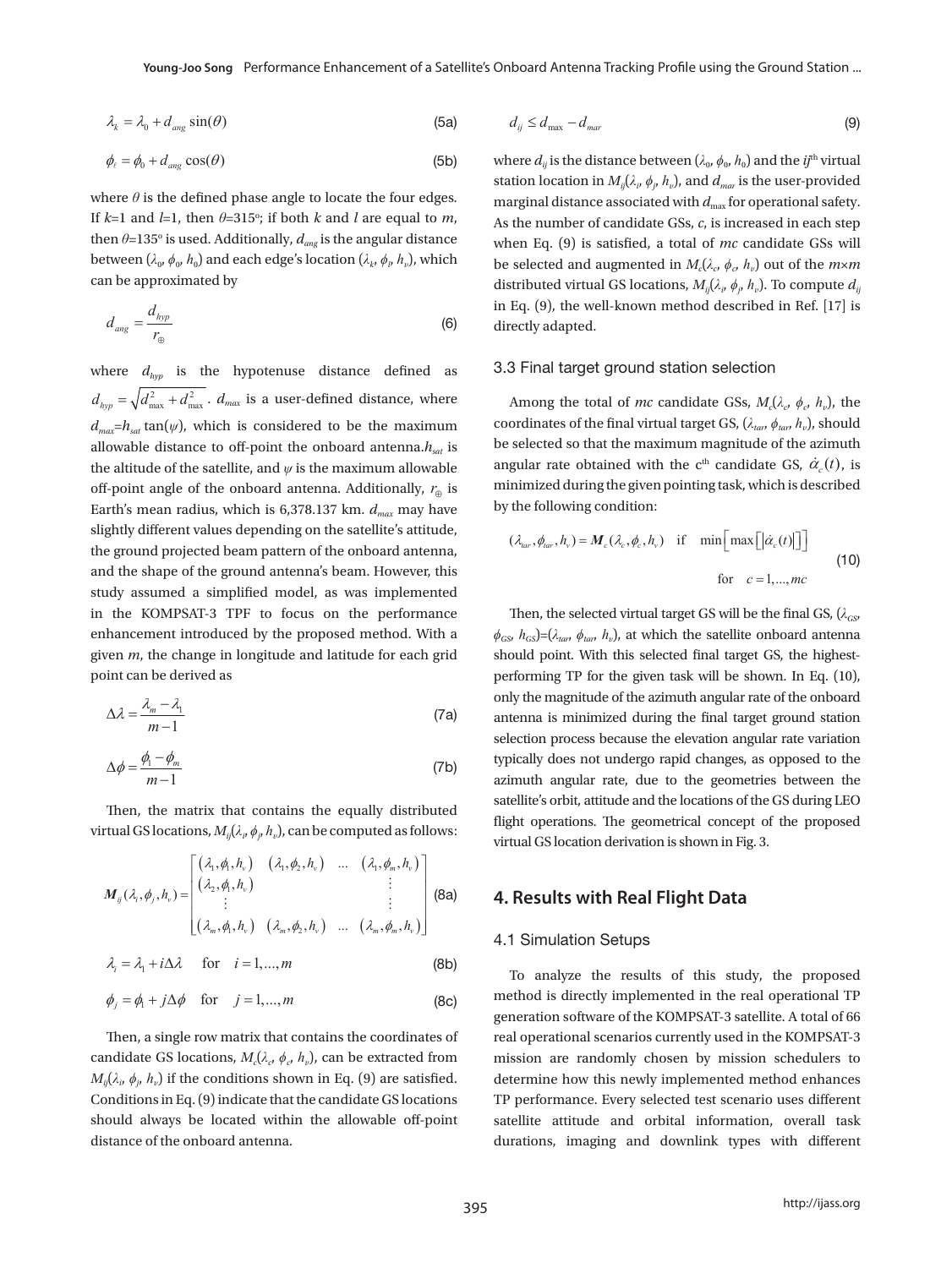durations. In these simulations, the Daejeon site is considered as the target station; however, the proposed method can be modified and applied to any GS's location to derive a TP. The location of the center GS is given to be approximately 127.35 deg E, 36.38 deg N at a height of 110 m. To create equally spaced grids in both longitude and latitude for the virtual GSs, *m* is set to be 20 by trial and error while considering computational time and TP performance enhancements. Additionally, candidate GS locations are selected with the conditions of  $d_{\text{max}}-d_{\text{max}}=250$  km, as shown in Eq. (9). This value is selected as the current two virtual ground stations, as implemented in the ICPS for the KOMPSAT-3 satellite, and are located approximately 250 km apart from the central KMOC, which is located in Daejeon City. Before discussing the primary analysis results, the maximum azimuth angular rate of the onboard antenna is derived using both the current method (i.e., method A) and the method presented in Ref. [10] (i.e., method B). For method B, two virtual GSs locations are given; the ENE virtual GS is located at approximately 129.80 deg E, 36.78 deg N, and the WSW virtual GS is located at approximately 125.08 deg E, 35.78 deg N (ENE and WSW indicate the compass directions East-North-East and West-South-West, respectively).

### 4.2 Analysis of the Results

Before deriving a TP for each mission scenario given, the first step is to find the candidate virtual GSs among the distributed virtual GSs. Among the 400 distributed virtual GSs, a total of 328 candidate virtual GSs satisfy the conditions shown in Eq. (9) and are thus selected for further consideration. As expected, the candidate virtual GSs are equally distributed with respect to the central real GS, as shown in Fig. 4. However, some selected target virtual GSs

are located in the territory of North Korea. Though the downlink signal is encoded, these problems can easily be solved by additionally constraining the latitude conditions during the process of selecting candidate virtual GSs with the conditions shown in Eq. (9). However, because the proposed method has not been verified for actual flight operation, constraints on the latitude conditions are not considered in the following analysis.

After selecting candidate virtual GSs, a near-optimum target GS is selected from the 328 candidate virtual GSs for each of the 66 test scenarios; these target GSs minimize the magnitude of the maximum azimuth angular rate of the onboard antenna. When compared to the solutions derived with method B, a total of 55 scenarios (approximately 83%) show improvement in their tracking profile's performance by adapting method A. For the remaining scenarios, the generated tracking profile with method B showed a lower maximum azimuth angular rate than the minimized values produced by method A. This indicates that targeting the ENE



Fig. 4. Candidate GSs' distribution with respect to the GS center.



Fig. 3. Geometrical concept of the proposed virtual GS location derivation (not to scale).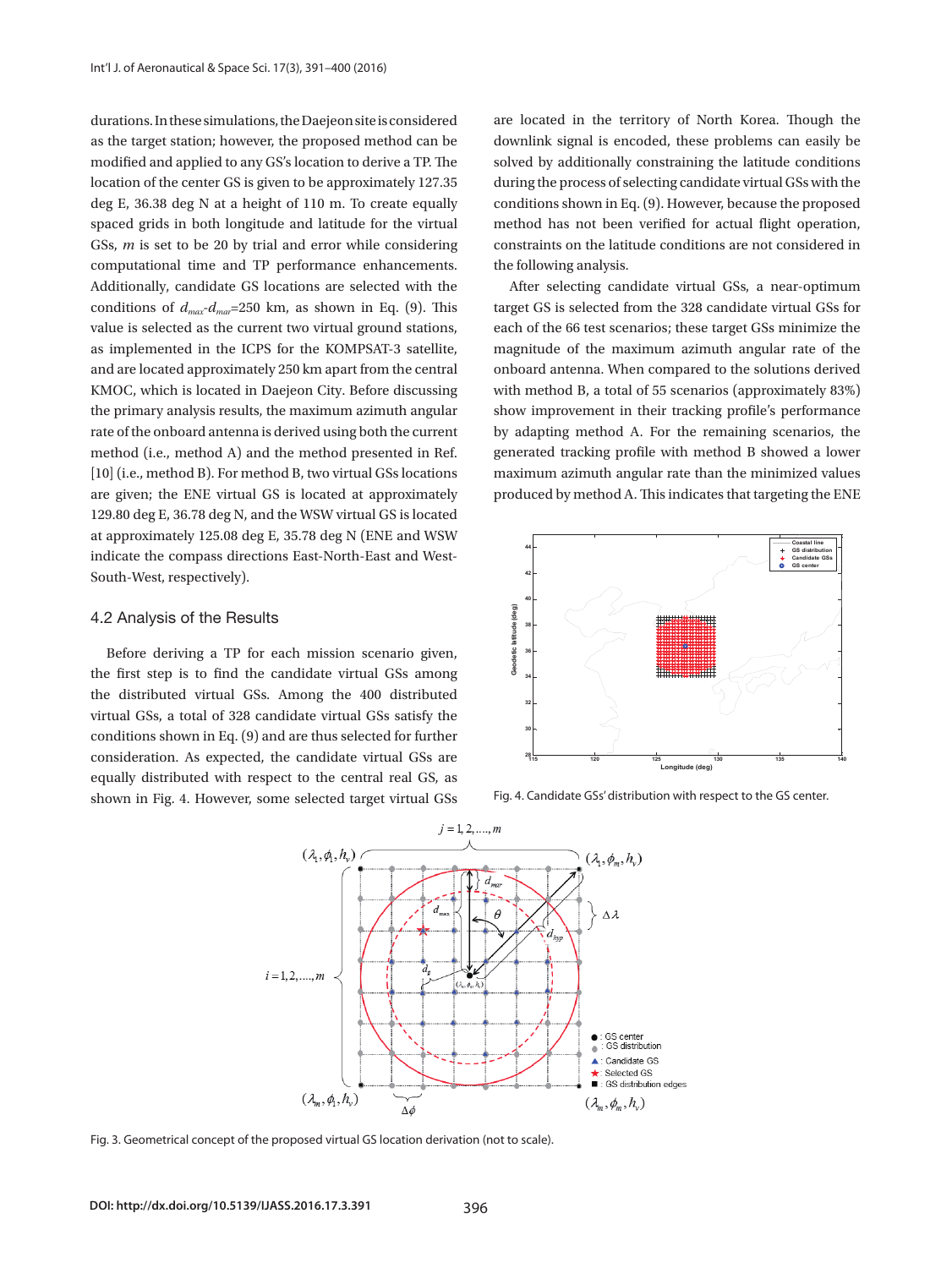or WSW virtual GS or the central GS is better than targeting the virtual GSs (328 candidate virtual GSs) generated with method A. Table 1 lists the top 10 test cases out of the 55 scenarios that showed performance improvements. In Table 1, enhanced performance is directly compared as percentage rates using the maximum azimuth angular rates of the onboard antenna derived from methods A and B. In the top 10 cases shown in Table 1, more than approximately 12% of the maximum azimuth angular rates are reduced in magnitude by using the current method; a maximum reduction of approximately 25% is also achieved. Additionally, the mean of the rate reductions for the 55 scenarios is approximately 11.46%. These improvements are noticeable reductions, especially considering that the proposed method is sufficiently simple, reliable and fast to be used in real operations. As shown in Table 1, the computational time of method A is approximately 0.4-2.4 min (0.1-2.6 min for all 66 test scenarios); this is several minutes slower than the computation time required with method B, which all remained less than 1 min. Although slower than method B, we have confirmed from the operator of the KOMPSAT-3 satellite that the observed computation times are tolerable when scheduling tasks; therefore, they do not significantly hinder overall mission operation. In addition, within the ranges of computation times in method A, operators have confirmed that obtaining stable and reliable solutions with given scheduled tasks is the most important factor in this process due to significant changes in initial orbit conditions, attitudes, overall task duration and the durations of each sub-task; stable and reliable solutions were rare with the previous method that utilized optimization algorithms.

In Fig. 5, the locations of the selected virtual GSs produced by method A are depicted for the top 10 performing scenarios; two of the virtual GSs used to derive the TP produced by method B are also marked for comparison. As an example, cases 1 and 2 identified the ENE virtual GS (125.08 deg E, 35.78 deg N) to minimize the azimuth angular rate of the onboard antenna using method B; however, after applying method A, the targeting locations for the onboard antenna were moved slightly to the northwest with respect to the central GS for case 1 and moved to the south for case 2. The corresponding coordinates for the selected virtual GSs using the current method are 125.11 deg E, 36.97 deg N for case 1, and 127.24 deg E, 34.13 deg N for case 2. These slight changes in the target virtual GSs' locations reduced the azimuth angular rate of the onboard antenna by approximately 25% for case 1 and approximately 18% for case 2, which could



Fig. 5. Location of the selected virtual GSs for the top 10 performing cases that minimize the maximum azimuth angular rate of the onboard antenna's movement using method A.

Table 1. Derived maximum azimuth angular rates of methods A and B. Top 10 performing cases from the 55 scenarios that showed enhanced performance. the 55 scenarios that showed enhanced performance.

| <b>Test</b><br>cases | With<br>method A<br>$\circled{1}$ | With<br>method B<br>(2) | Reduced max. azimuth<br>angular rate $(\text{deg/s})$<br>$(2)-(1)$ | Performance<br>Improvement $(\% )$<br>$((2-1)/2) \times 100$ | With<br>method<br>A | With<br>method<br>B |
|----------------------|-----------------------------------|-------------------------|--------------------------------------------------------------------|--------------------------------------------------------------|---------------------|---------------------|
|                      | 1.77                              | 2.37                    | 0.60                                                               | 25.19                                                        | 2.37                | 0.16                |
| 2                    | 0.59                              | 0.72                    | 0.13                                                               | 17.69                                                        | 1.31                | 0.09                |
| 3                    | 0.04                              | 0.05                    | 0.01                                                               | 17.37                                                        | 0.29                | 0.04                |
| 4                    | 0.10                              | 0.12                    | 0.02                                                               | 17.17                                                        | 0.40                | 0.06                |
| 5                    | 0.51                              | 0.59                    | 0.08                                                               | 12.63                                                        | 2.07                | 0.13                |
| 6                    | 0.07                              | 0.08                    | 0.01                                                               | 12.62                                                        | 1.21                | 0.11                |
| 7                    | 0.02                              | 0.03                    | 0.01                                                               | 12.35                                                        | 0.49                | 0.06                |
| 8                    | 1.23                              | 1.40                    | 0.17                                                               | 11.99                                                        | 1.43                | 0.13                |
| $\overline{Q}$       | 0.27                              | 0.31                    | 0.04                                                               | 11.81                                                        | 0.54                | 0.06                |
| 10                   | 0.10                              | 0.12                    | 0.02                                                               | 11.69                                                        | 0.35                | 0.04                |

Max. azimuth angular rate magnitude (deg/s) Computing time (min)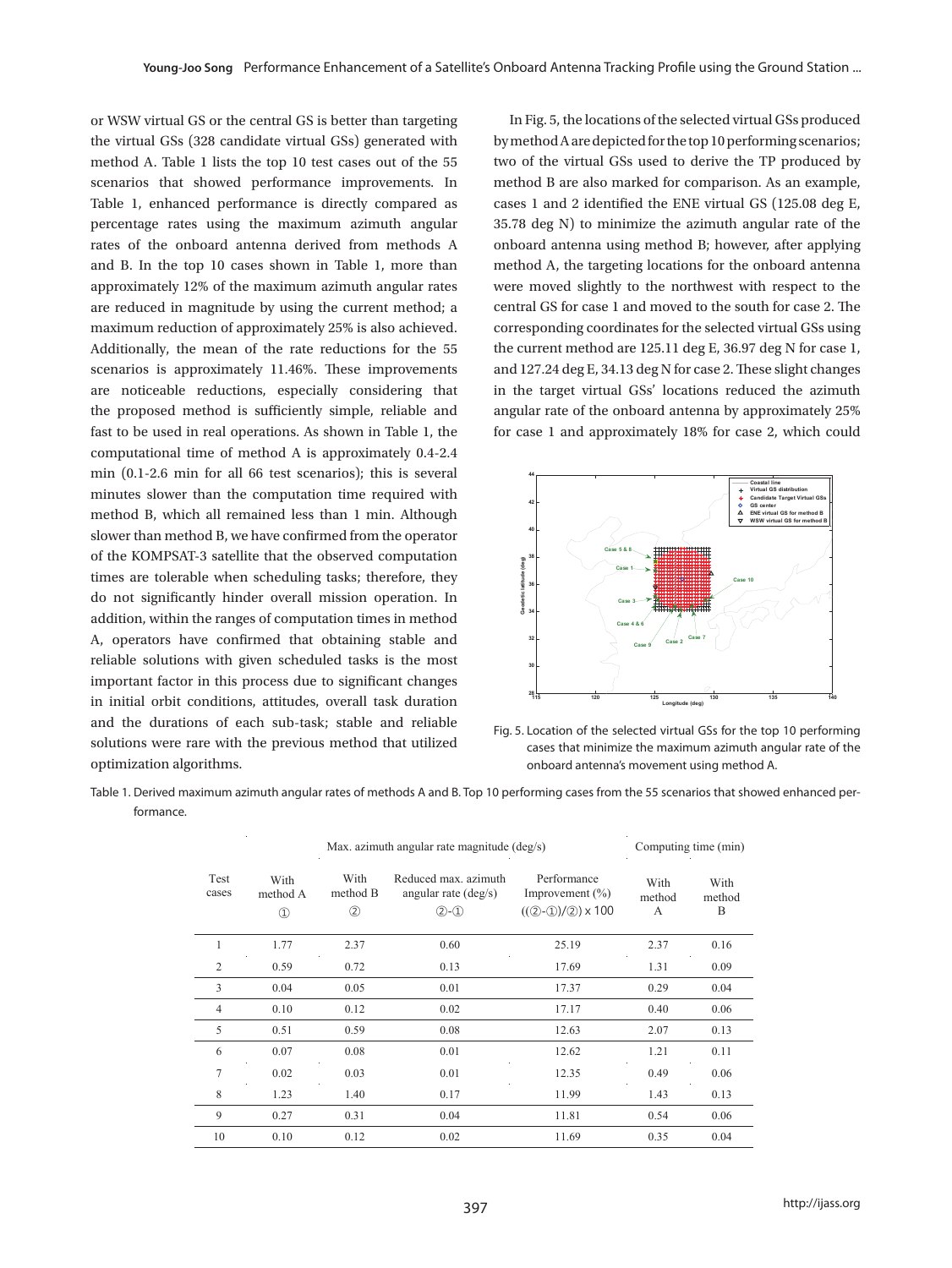seriously affect the quality of a high-resolution image. In Table 2, the locations of the selected target virtual GSs with method A are listed for the top 10 performing cases and compared to the solutions produced by method B. The characters in Table 2 are defined as follows: N for north, S tasks. As shown in Fig. 6, the magnitude for south, E for east, W for west and C for central. By applying maximum value for the azimuth angu method A, the locations of the target virtual GSs are changed be approximately 2.37 deg/s approxin to the locations where they can minimize the maximum angular rate of the onboard antenna under given mission 1.77 deg/s approximately 374 s after tasks. e quality of a y or a n  $\mathbb{R}^n$ resolut<mark>i</mark> Reduced max. azimuth anage. In the control

In Figures 6 and 7, the variation profiles of the onboard antenna's azimuth angular rate for methods A and B are vas approximately 0.59 deg/s approxi compared for case  $1$  (Fig. 6) and case  $2$  (Fig. 7). Case  $1$  has task began and approximately 0.72 a task duration of 625 s and is composed of 13 different sub-tasks: the imaging of a target area with a real-time data

downlink and playback data downlink. For case 2, 7 different sub-tasks are implemented over a task duration of 357 s. In addition, near the peaks in both figures, rapid satellite attitude reorientations are shown to perform the given sub-mission solutions produced by method B. The reorientations are shown to perform the given sub-mission tasks. As shown in Fig. 6, the magnitude of the minimized maximum value for the azimuth angular rate was found to be approximately 2.37 deg/s approximately 345 s after the here they can minimize the maximum beginning of the task with method B and approximately 1.77 deg/s approximately 374 s after the task began with method A. For case 2, shown in Fig. 7., the minimized 7, the variation profiles of the onboard maximum azimuth angular rate magnitude with method A was approximately 0.59 deg/s approximately 57 s after the task began and approximately 0.72 deg/s approximately 57 s after the task began with method B during the task. Although variation in the elevation angular rate is not of nlink and playback data ada u  $\sinh$ min.<br>'

Table 2. Location comparisons of the selected target virtual GSs between methods A and B. Table 2. Location comparisons of the selected target virtual GSs between methods A and B.

|                |          | With method A  |            |                    | With method B  |                |
|----------------|----------|----------------|------------|--------------------|----------------|----------------|
| <b>Test</b>    |          |                | Virtual GS |                    |                | Virtual GS     |
| cases          | Latitude | Longitude      | direction  | Latitude           | Longitude      | direction      |
|                | (deg)    | $(\text{deg})$ | w.r.t.     | $(\text{deg})$     | $(\text{deg})$ | w.r.t. central |
|                |          |                | central GS |                    |                | <b>GS</b>      |
| 1              | 36.97 N  | 125.11 E       | <b>NW</b>  | 36.78 N            | 129.80 E       | <b>ENE</b>     |
| $\overline{2}$ | 34.13 N  | 127.24 E       | S          | 36.78 N            | 129.80 E       | <b>ENE</b>     |
| 3              | 35.08 N  | 125.11 E       | <b>SW</b>  | 36.78 N            | 129.80 E       | <b>ENE</b>     |
| $\overline{4}$ | 34.84 N  | 125.35 E       | <b>SW</b>  | 36.78 N            | 129.80 E       | <b>ENE</b>     |
| 5              | 37.68 N  | 125.11 E       | NW         | 36.78 N            | 129.80 E       | <b>ENE</b>     |
| 6              | 34.84 N  | 125.35 E       | <b>SW</b>  | 36.78 N            | 129.80 E       | <b>ENE</b>     |
| 7              | 34.37 N  | 128.18 E       | <b>SSE</b> | 36.38 <sub>N</sub> | 127.35 E       | $\mathcal{C}$  |
| 8              | 37.68 N  | 125.11 E       | NW         | 36.78 N            | 129.80 E       | <b>ENE</b>     |
| 9              | 34.37 N  | 126.76 E       | <b>SSW</b> | 36.78 N            | 129.80 E       | <b>ENE</b>     |
| 10             | 34.84 N  | 129.36 E       | <b>SE</b>  | 35.78 N            | 125.08 E       | <b>WSW</b>     |



Fig. 6. Azimuth angular rate variation profile comparison for case 1 between methods A and B.



between methods A and B. Fig. 7. Azimuth angular rate variation profile comparison for case 2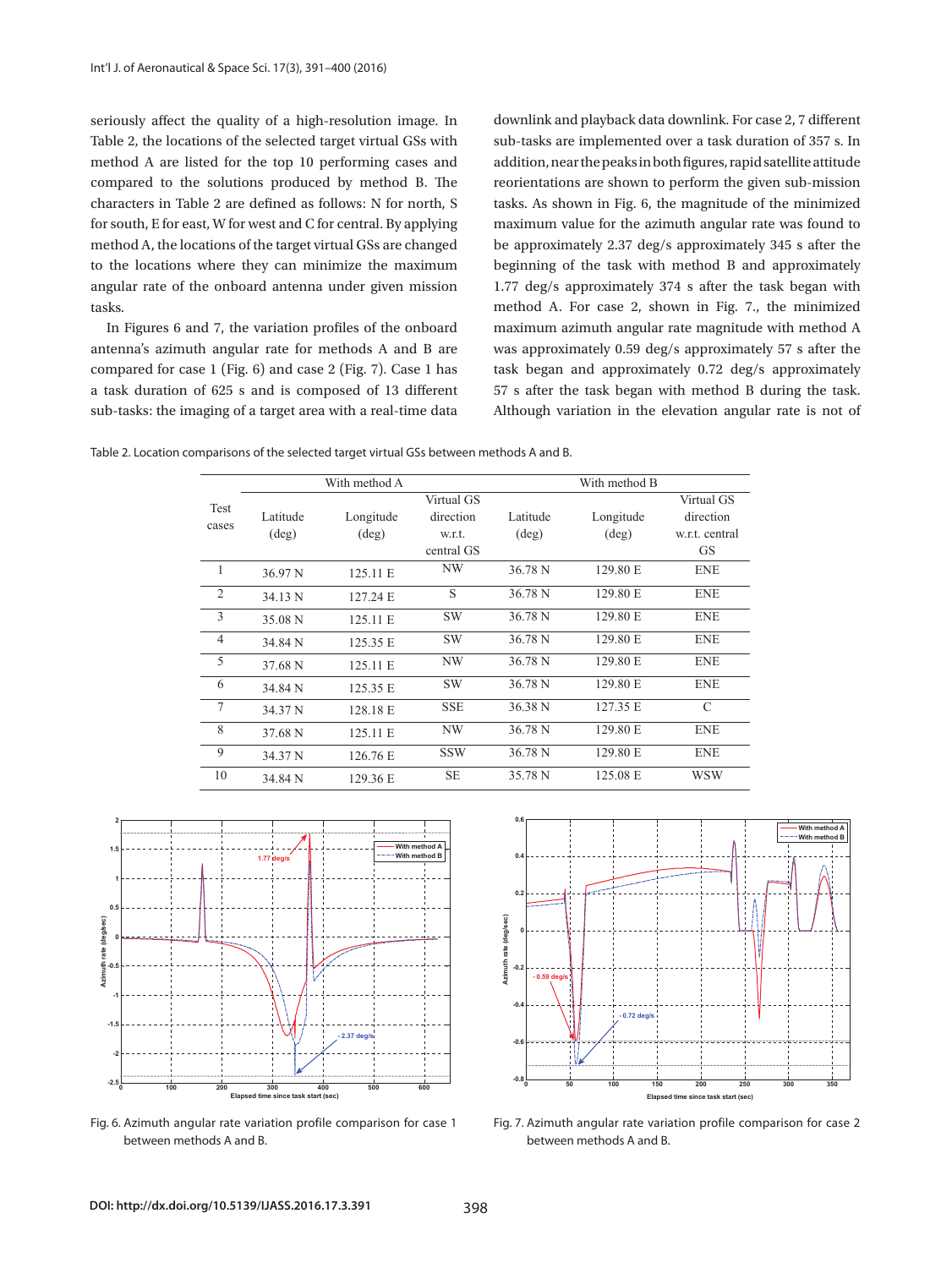primary interest in this study and is therefore not shown, the magnitude of the maximum elevation angular rate throughout the task was also reduced by applying method A to case 1. For case 2, no significant differences in the variation histories of the elevation angular rate were observed between methods A and B. The magnitudes of both the maximum azimuth and elevation angular rates with methods A and B were significantly lower than the mechanical limitations (Eq. (4)) imposed on the KOMPSAT-3 satellite; thus, these rates satisfied the systemic design requirements. However, the reduced gimbal angle rates produced by method A will remove undesirable vibrations in the satellite body during the performance of mission tasks.

### **5. Conclusions**

In this paper, a ground station searching method is proposed to reduce the angular rates of a satellite's onboard antenna during tracking profile generation. A tracking profile should be stably generated rapidly, and the associated speed of the onboard antenna's movement to point at a given target ground station should be minimized to reduce undesirable vibrations to the satellite body, avoiding degradation of the quality of high-resolution imaging. Therefore, the proposed method is founded upon the motivations of minimizing the speed of the onboard antenna's movement while obtaining reliable solutions within a reasonable time that is suitable for real satellite operation. To validate the performance of the proposed method, 66 real mission scenarios of the KOMPSAT-3 satellite are arbitrarily selected and analyzed. Approximately 83% of these flight scenarios show reductions in their onboard antenna's azimuth angular rates. Additionally, reliable solutions were always obtained within a reasonable computation time of less than several minutes when generating the tracking profile. Although proposed method of generating the tracking profile is slightly slower than the method currently adapted for real operation of KOMPSAT-3, the operator has confirmed that such a delay in computation time does not affect the overall mission operation. By adapting the proposed method, a maximum of approximately 25% of the maximum azimuth angular rates are reduced in magnitude when compared to the solutions obtained from the method currently used during the operation of the KOMPSAT-3 satellite. These improvements are significant reductions, particularly when considering the simplicity, reliability and sufficiently fast computing time, which can be used in real satellite operations. In future work, the effects on the quality of highresolution imaging produced by the reductions in speed achieved with the proposed method should be analyzed in more detail. The authors believe that the proposed method could also be applied to tracking profile generation for KARI's next Earth imaging satellite, the KOMPSAT-3A, which is planned to be launched in early 2015. Moreover, the proposed method could be easily modified and applied to other LEO satellites with similar operational concepts.

### **Acknowledgments**

This work was performed by the Korea Aerospace Research Institute (KARI) under a contract with the Ministry of Science, ICT and Future Planning (MSIP) through the "Development of Pathfinder Lunar Orbiter and Key Technologies for the Second stage Lunar Exploration" project (No. SR16023).

### **References**

[1] Bagchi, T. P., "Near Optimal Ground Support in Multispacecraft Missions: a GA Model and its Results", *IEEE Transactions on Aerospace Electronic Systems*, Vol. 45, No. 3, 2009, pp. 950–964.

[2] Noll, J. and Steel, R., "EKLOPS: an Adaptive Approach to a Mission Planning System", *Proceedings of the IEEE Aerospace Conference*, Big Sky, Montana, 2005.

[3] Chouinard, C., Knight, R., Jones, G. and Tran, D., "Orbital Express Mission Operations Planning and Resource Management Using ASPEN", *Proceedings of the SPIE6958, Sensors and Systems for Space Applications II*, Orlando, Florida, 2008.

[4] Lee, J. G., Ahn, H. S., Ko, K. H., Wang, S., Jung, O. C., Choi, S. J. and Chung, D., "Generation of Satellite Tracking Profile: Problems and Validation Algorithms", *Advances in Space Research*, Vol. 54, No. 6, 2014, pp. 1092-1107.

[5] Wang, P. and Chen, J., "Research and Implementation of Ground Station Software System with Highly Automation", *Proceedings of the SPIE5985, International Conference on Space Information Technology*, Wuhan, China, 2005.

[6] Maurer, E., Mrowka, F., Braun, A., Geyer, M. P., Lenzen, C., Wasser, Y. and Wickler, M., "TerraSAR-X Mission Planning System: Automated Command Generation for Spacecraft Operations", *IEEE Transactions on Geoscience and Remote Sensing*, Vol. 48, No. 2, 2010, pp. 642–648.

[7] Firestone, D., Atkin, R., Hooks, C., Englert, C. R., Siskind, D. E, Bernhardt, P. A., Siefring, C. L. and Klein, P. A., "Low-cost, Automated Ground Station for LEO Mission Support", *IEEE Aerospace and Electronic Systems Magazine*,